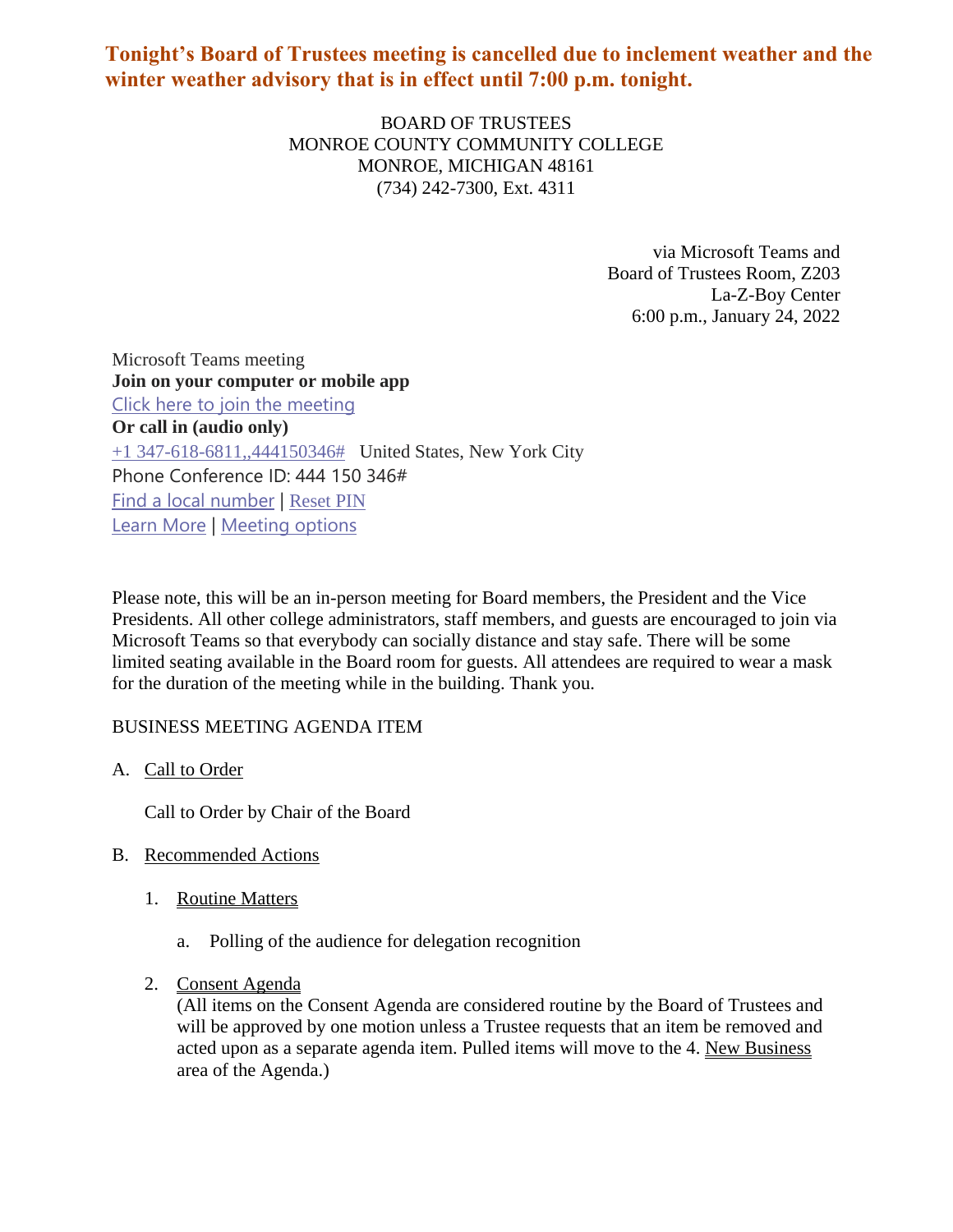- B. 2. a. (1) Approval of the minutes of the regular meeting of November 22, 2021 and the special meeting of January 5, 2022 (enclosures)
- B. 2. a. (2) Board Authorization for the President to Execute a Probationary Administrative **Contract**

Recommended motion: *"that the Board authorizes the President to execute a 1st year probationary administrative contract to:*

*Tracy Perry, Director of Enrollment Management 1 st Year Probationary Contract Effective December 16, 2021 through December 15, 2023*

B. 2. a. (3) Board Authorization for the President to Execute a Probationary Faculty Contract

Recommended motion: *"that the Board authorizes the President to execute a probationary faculty contract to:*

*Esref Emrah Kazan, Associate Professor of Applied Science and Engineering Technology Probationary Faculty Contract Effective January 4, 2022 through January 3, 2023*

C. 2. b. (4) Appointment of Group One Directors (MCCC Trustees) to The Foundation at MCCC for a 3-year term expiring December 31, 2021 (enclosure)

Recommendation of Group One Directors:

Group One shall consist of not less than two (2) and not more than three directors who are incumbent members of the Monroe County Community College's Board of Trustees, appointed by the Governing Board chair following consultation with the Board of Trustees.

*Three-Year Term Expiring December 31, 2023*

*\_\_\_\_\_\_\_\_\_\_\_\_\_\_\_\_\_\_\_ \_\_\_\_\_\_\_\_\_\_\_\_\_\_\_\_\_\_\_."*

- 3. Old Business None
- 4. New Business
- B. 4. a. (1) Proposed Adoption of the Diversity, Equity, and Inclusion Belonging Plan (enclosure) (Behrens, Torbet)

Recommended motion: *"that the Board adopt the Diversity, Equity, and Inclusion: Belonging Plan as presented" (enclosure)*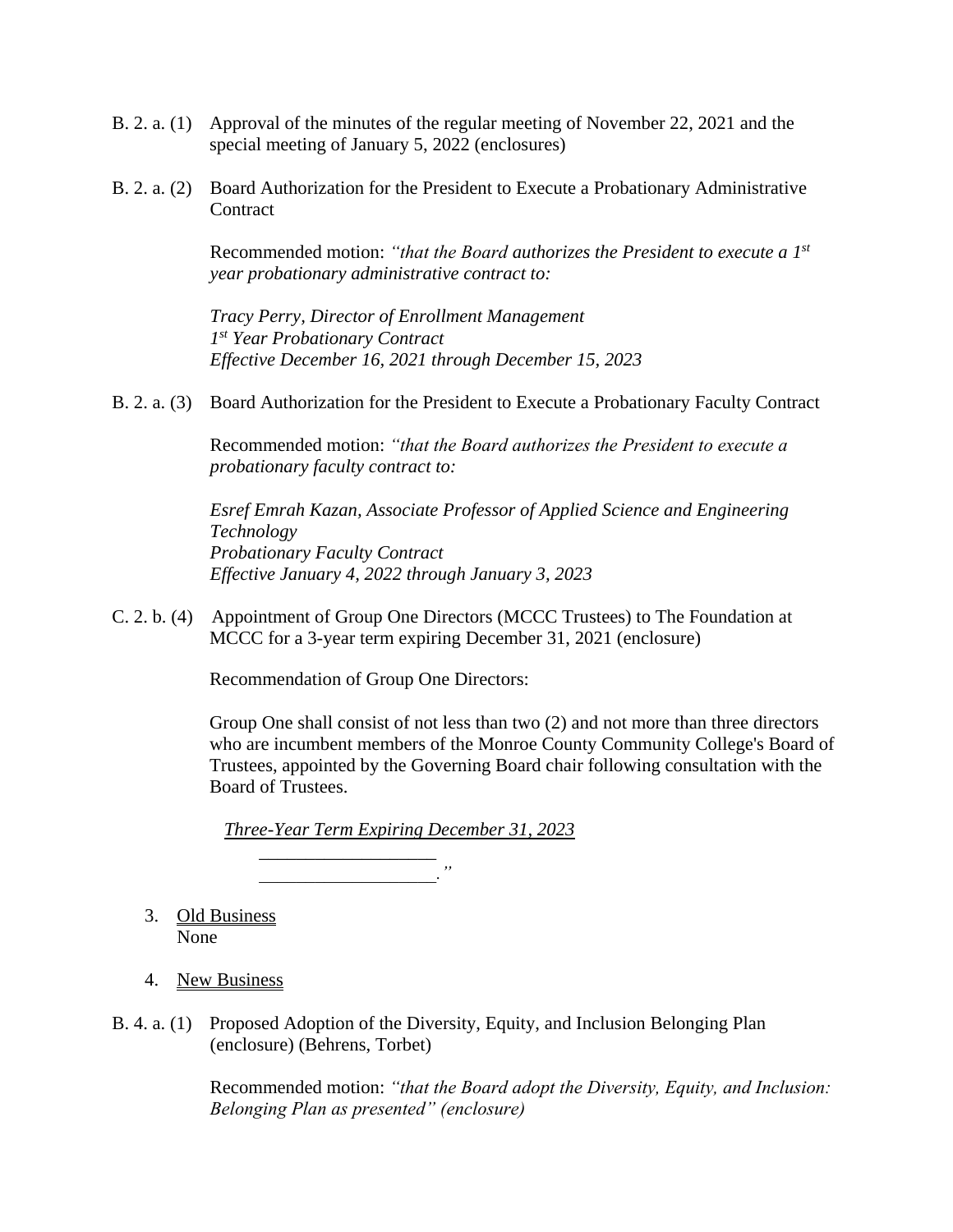#### C. Information and Proposals

- 1. Delegations
- 2. Non-staff Communications and Reports
- 3. President and Staff
- C. 3. a. (1) Staff Appointments, Promotion, Probationary Administrative Contract, Probationary Faculty Contract, Retirement, etc.

Staff Appointments: Devin Morrison, General Maintenance Worker, effective September 27, 2021 (replacing William Bennett) Adam Prater, General Maintenance Worker, effective January 3, 2022 (replacing Token Conde) Jacob Johnson, General Maintenance Worker, effective December 16, 2021 (replacing Michael Varney)

Promotion Brianna Pio, Institutional Research Analyst, effective January 3, 2022 (promoted from Student Success Navigator, Math)

1<sup>st</sup> Year Probationary Administrative Contract 12/16/2021-12-15-2021: Tracy Perry, Director of Enrollment, effective December 16, 2021 (replacing Ryan Rafko)

1<sup>st</sup> Year Probationary Faculty Contract 1/4/2022 - 12/3/2022: Esref Emrah Kazan, Associate Professor of Applied Science Technology, effective January 4, 2022

Retirement: Thomas Kleman, Maintenance Chief, effective February 23, 2022.

Resignation: Damaris Sargent, Student Success Navigator – Retention and Completion, effective February 4, 2022

- C. 3. a. (2) The Board received a note of thanks from Amy Salliote for the donations to Alzheimer's at the passing of her mother in November and for her father's passing in January (enclosure)
- C. 3. a. (3) Statement of General Fund Revenues and Expenses for the periods ending November 30, 2021 and December 31, 2021 (delivered under separate cover)
- C. 3. a. (4) 2021 Winter Enrollment Report (Behrens)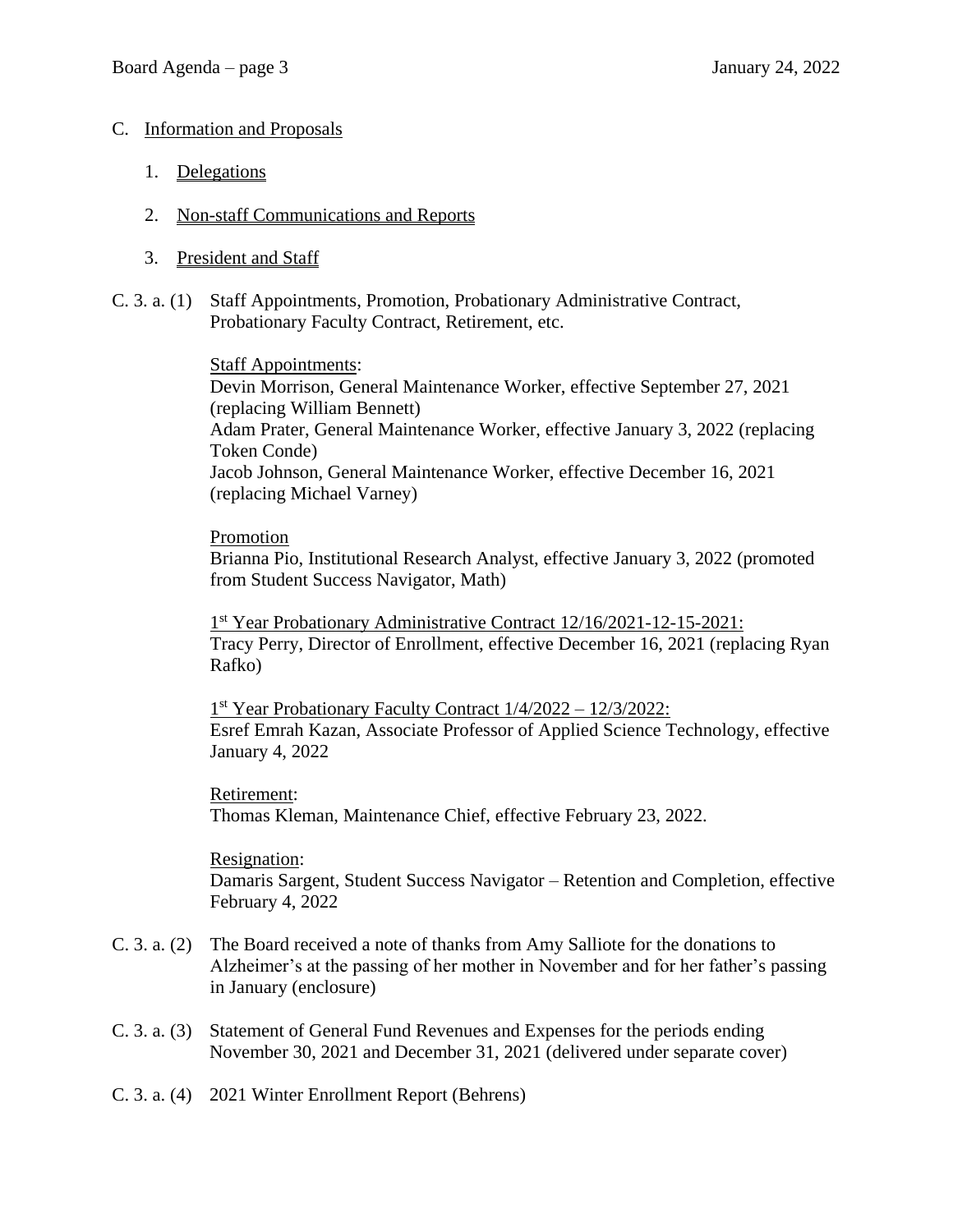- C. 3. b. (1) President's Report (Quartey)
- C. 3. b. (2) Non-credit Enrollment Report (Yackee)
- C. 3. b. (3) Enriching Lives Fall 2021 Award (Verkennes)
- C. 3. b. (4) The Foundation Report (Myers)
	- 3. Board Member and Committee Reports
- C. 4. b. (1) Nominations for Alumnus of the Year are due by January 30, 2021. Recommendations from the committee are due at the February Board Meeting. (Dowler)

Alumnus of the Year Selection Committee Krista Lambrix Mary Kay Thayer Steve Hill

C. 4. b. (2) Nominations for College Supporter of the Year are due by March 15, 2022. Recommendations from the committee are due at the April Board Meeting. (Dowler)

> College Supporter of the Year Selection Committee Florence Buchanan Aaron Mason Steve Hill

# C. 4. b. (3) Upcoming Events

January 28, 8:00 p.m. – The Detroit Symphony Orchestra – Meyer Theater February 1, 5:30 p.m. – Diversity & Equity in Education Zoom Presentation – Moderated by Dr. Scott Behrens, Guest Speakers; Dr. Alex Anzalone, Chastain Campus President, Indian River State College; Kojo Quartey, President, Monroe County Community College; Chris Rutherford, Director of Community Mobilization Strategy, Michigan College Access Network; Dale Nesbary, President, Muskegon Community College.

February 5, 7:30 p.m. – Live and Let Die: The Music of Paul McCartney – Meyer Theater

- February 6-9 ACCT Community College National Legislative Summit, Washington DC
- February 14, 6:00 p.m. The Foundation Board of Directors Meeting
- February 21, 7:30 p.m. Agora Chorale Winter Concert Meyer Theater
- February 26, 7:00 p.m. The Big Gig! Meyer Theater

**February 28, 6:00 p.m. – Board of Trustees Regular Meeting**